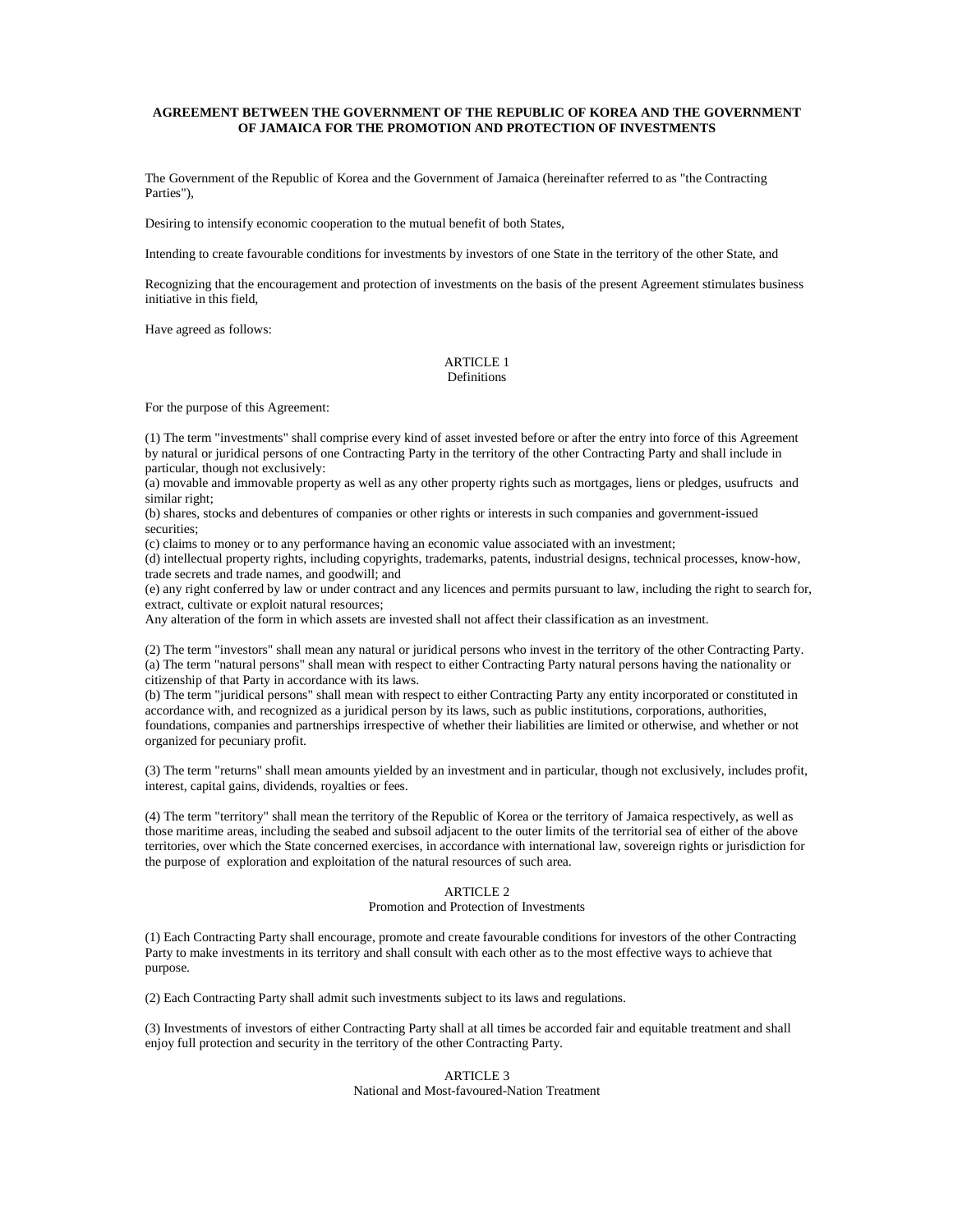(1) Each Contracting Party shall in its territory accord to investments and returns of investors of the other Contracting Party treatment which is fair and equitable and not less favourable than that which it accords to investments and returns of its own investors or to investments and returns of investors of any third State.

(2) Each Contracting Party shall in its territory accord to investors of the other Contracting Party, as regards management, maintenance, use, enjoyment or disposal of their investments, treatment which is fair and equitable and not less favourable than that which it accords to its own investors or to the investors of any third State.

(3) The provisions of paragraphs (1) and (2) of this Article shall not be construed so as to oblige one Contracting Party to extend to investors of the other the benefit of any treatment, preference or privilege which may be extended by the former Contracting Party by virtue of:

(a) any customs union or free trade area, a common external tariff area, a monetary union or similar international agreement or other forms of regional co-operation to which either of the Contracting Parties is or may become a party; or (b) any international agreement or arrangement relating wholly or mainly to taxation.

# ARTICLE 4

## Compensation for Damage or Losses

(1) When investments by investors of either Contracting Party suffer losses owing to war, armed conflict, a state of national emergency, revolt, insurrection, riot or similar events in the territory of the other Contracting Party, they shall be accorded by the latter Contracting Party treatment, as regards restitution, indemnification, compensation or other settlement, not less favourable than that which the latter Contracting Party accords to its own investors or to investors of any third State. Resulting payments shall be freely transferable without undue delay.

(2) Without prejudice to paragraph (1) of this Article, investors of one Contracting Party who, in any of the situations referred to in that paragraph, suffer damage or losses in the territory of the other Contracting Party resulting from:

(a) requisitioning of their property by its forces or authorities; or

(b) destruction of their property by its forces or authorities which was not caused in combat action or was not required by the necessity of the situation,

shall be accorded adequate compensation for the damage or losses sustained during the period of the requisitioning or as a result of the destruction of the property. Resulting payments shall be freely transferable without delay.

### ARTICLE 5 Expropriation

(1) Investments of investors of either Contracting Party shall not be nationalized, expropriated or subjected to measures having effect equivalent to nationalization or expropriation (hereinafter referred to as "expropriation") in the territory of the other Contracting Party except for a public purpose. The expropriation shall be carried out under due process of law, on a non-discriminatory basis and shall be accompanied by the provision for the payment of prompt, adequate and effective compensation. Such compensation

shall amount to the market value of the investment expropriated immediately before expropriation or the impending expropriation became publicly announced, shall include interest at a commercially reasonable rate from the date of expropriation and shall be made without delay, be effectively realizable and be freely transferable. The determination of the market value shall not reflect any change in the value of the investment attributable to the expropriation or the public knowledge of the expropriation measure before it was publicly announced.

(2) Investors affected shall have a right to prompt review by a judicial or other independent authority of the expropriating Contracting Party, of their case and of the valuation of their investments in accordance with the principles set out in the provisions of paragraph (1) of this Article.

(3) Where a Contracting Party expropriates the assets of a company which is incorporated or constituted under the law in force in any part of its own territory, and in which investors of the other Contracting Party own shares or debentures, it shall ensure that the provisions of this Article are applied to the extent necessary to guarantee prompt, adequate and effective compensation in respect of their investments to such investors of the other Contracting Party who are owners of those shares or debentures.

#### ARTICLE 6 Transfers

(1) Each Contracting Party shall grant without delay to investors of the other Contracting Party an unrestricted right to transfer payments related to investments, in particular, though not exclusively, of:

(a) any kind of returns accruing from investments by investors of the other Contracting Party;

(b) proceeds accruing from the sale or the total or partial liquidation of any investments made by investors of the other Contracting Party;

(c) funds in repayment of borrowing related to an investment;

(d) earnings of nationals of the other Contracting Party who are allowed to work in connection with investments in its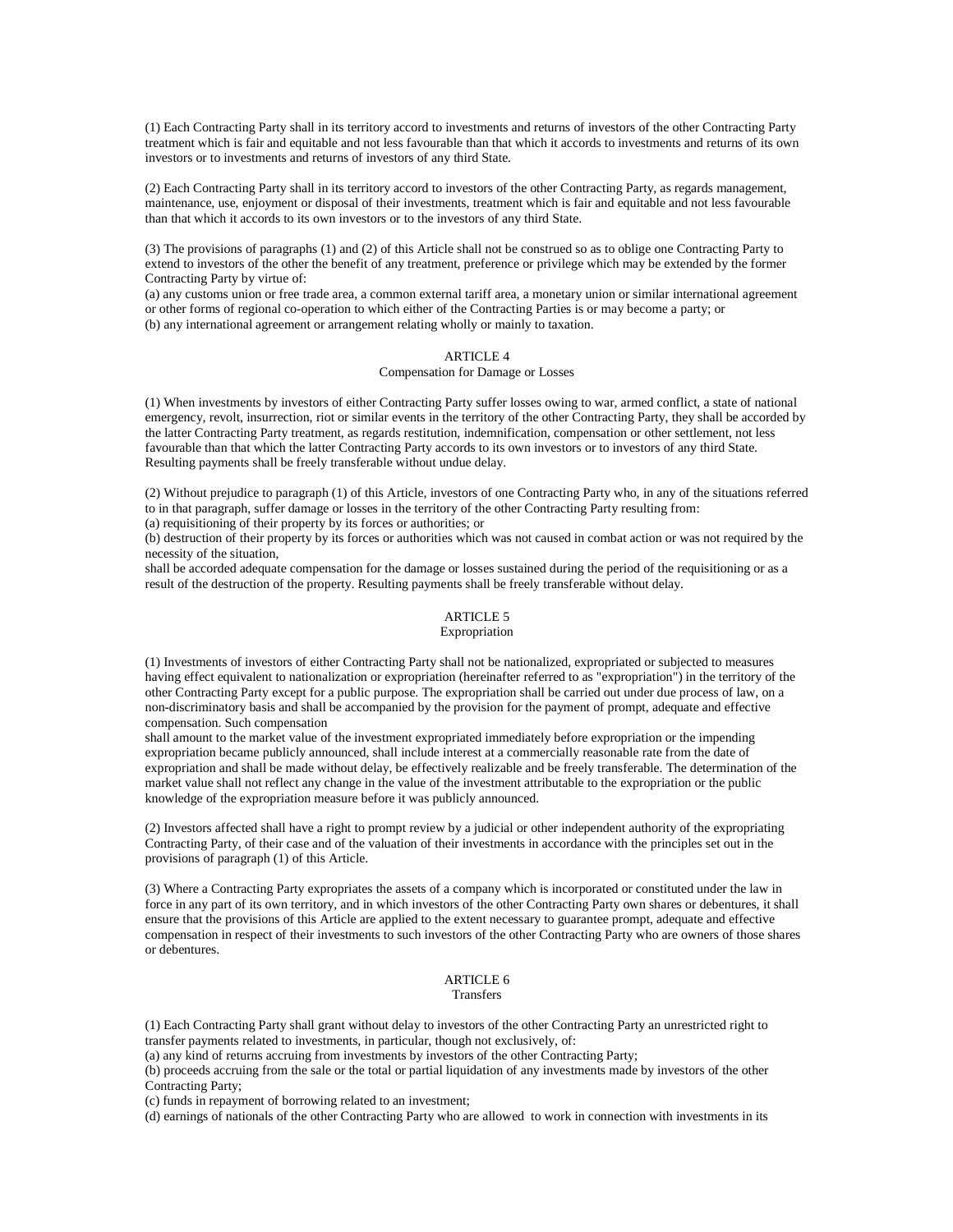## territory; and (e) amounts spent for the maintenance of investments.

(2) Transfers shall be made in a freely convertible currency at the prevailing market rate of exchange on the date of the transfer with respect to spot transactions in the currency to be transferred.

(3) Notwithstanding the provisions of paragraphs (1) and (2) of this Article either Contracting Party may maintain laws and regulations (a) requiring reports of currency transfer; and (b) imposing income taxes by such means as a withholding tax applicable to dividends or other transfers. Furthermore, either Contracting Party may protect the rights of creditors, or ensure the satisfaction of judgements in adjudicatory proceedings, or prevent fraudulent transfers, through the equitable, nondiscriminatory and good faith application of its law.

# ARTICLE 7

# Subrogation

If a Contracting Party or its designated agency makes a payment to its own investors under a guarantee it has given in respect of investments in the territory of the other Contracting Party, the latter Contracting Party shall recognize: (a) the assignment, whether under the law or pursuant to a legal transaction in its territory, of any right or claim by investors to the former Contracting Party or its designated agency; as well as (b) that the former Contracting Party or its designated agency is entitled by virtue of subrogation to exercise the rights and

enforce the claims of the investors and shall assume the obligations related to the investments.

## ARTICLE 8

Settlement of Investment Disputes between a Contracting Party and an Investor of the other Contracting Party

(1) Any dispute between either Contracting Party and an investor of the other Contracting Party relating to investments under this Agreement shall be settled amicably, as far as possible, by the parties to the dispute through consultation and negotiation.

(2) The legal procedures and remedies under the laws and regulations of one Contracting Party in the territory of which the investment has been made shall be available for the investor of the other Contracting Party on the basis of treatment no less favourable than that accorded to investments of its own investors or investors of any third State, whichever is more favourable to the investor.

(3) If the dispute cannot thus be settled within nine (9) months from the date on which the dispute has been raised formally by either party, it shall be submitted upon request of the investor or the Contracting Party to the International Centre for the Settlement of Investment Disputes (ICSID) established by the Convention on the Settlement of Investment Disputes between States and Nationals of other States opened for signature in Washington on 18 March 1965.

(4) The award made by ICSID shall be final and binding on the parties to the dispute. Each Contracting Party shall ensure the recognition and enforcement of the award in accordance with its relevant laws and regulations.

## ARTICLE 9 Settlement of Disputes between the Contracting Parties

(1) Disputes between the Contracting Parties concerning the interpretation or application of this Agreement shall, if possible, be settled through consultation or negotiation.

(2) If the dispute cannot be so settled within three (3) months, it shall, upon the request of either Contracting Party, be submitted to an Arbitral Tribunal in accordance with the provisions of this Article.

(3) The Arbitral Tribunal shall be constituted for each individual case in the following way. Within two (2) months of the receipt of the request for arbitration, each Contracting Party shall appoint one member of the Tribunal. These two members shall then select a national of a third State, who on approval of the two Contracting Parties shall be appointed as Chairman of the Tribunal(hereinafter referred to as the "Chairman"). The Chairman shall be appointed within three (3) months from the date of appointment of the other two members.

(4) If within the periods specified in paragraph (3) of this Article the necessary appointments have not been made, a request may be made to the President of the International Court of Justice to make the appointments. If he happens to be a national of either Contracting Party, or if he is otherwise prevented from discharging the said function, the Vice-President shall be invited to make the appointments. If the Vice-President also happens to be a national of either Contracting Party or is prevented from discharging the said function, the member of the International Court of Justice next in seniority who is not a national of either Contracting Party shall be invited to make the appointments.

(5) The Arbitral Tribunal shall reach its decision by a majority of votes. Such decision shall be binding. Each Contracting Party shall bear the cost of its own arbitrator and its representation in the arbitral proceedings. The cost of the Chairman and